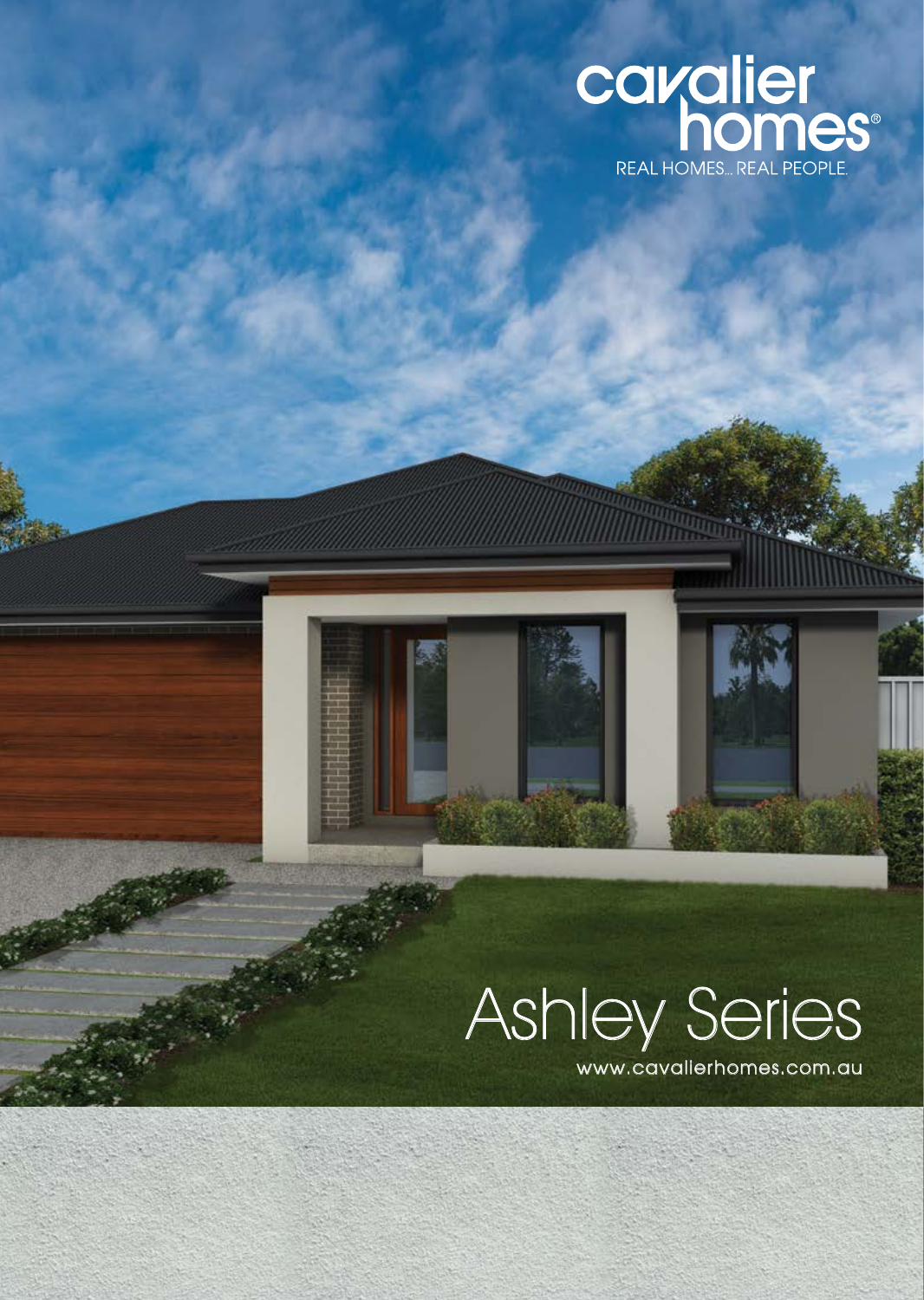

## **ASHLEY 19**  $\boxed{2}$  | 3  $\boxed{2}$  | 2  $\boxed{3}$  | 2

| 3 Bedrooms     | Living         | 127.89m <sup>2</sup> |
|----------------|----------------|----------------------|
| 2 Bathrooms    | Garage         | 37.66m <sup>2</sup>  |
| Double Garage  | Front Porch    | 5.03 <sup>2</sup>    |
| Meals/Family   | Outdoor Living | 9.24m <sup>2</sup>   |
| Kitchen        | Total          | 179.82m <sup>2</sup> |
| Laundry        |                |                      |
| Outdoor Living | Width          | 11.37m               |
|                | Depth          | 18.29m               |



## **ASHLEY 22**  $\boxed{2}$  | 3  $\boxed{6}$  | 2  $\boxed{6}$  | 2

| 3 Bedrooms     | Living         | 154.31 <sup>2</sup>  |
|----------------|----------------|----------------------|
| 2 Bathrooms    | Garage         | 37.66m <sup>2</sup>  |
| Double Garage  | Front Porch    | 4.93 <sup>2</sup>    |
| Lounge         | Outdoor Living | 11,00m <sup>2</sup>  |
| Meals/Family   | Total          | 207.90m <sup>2</sup> |
| Kitchen        |                |                      |
| Laundry        | Width          | 11.47m               |
| Outdoor Living | Depth          | 20.7m                |
|                |                |                      |

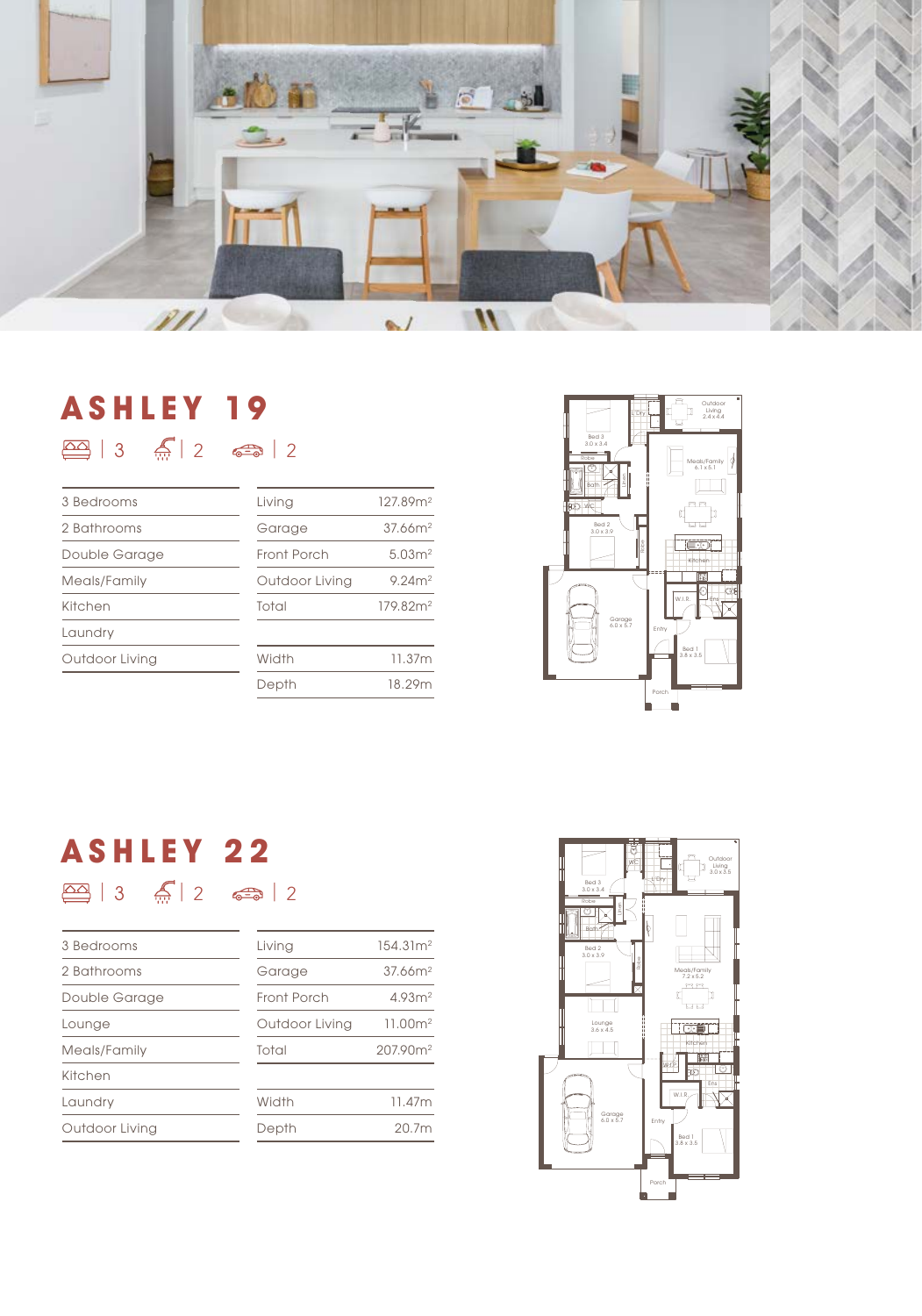

#### **ASHLEY 22A**  $\boxed{24}$  | 4  $\boxed{4}$  | 2  $\boxed{3}$  | 2

| 4 Bedrooms     | Living         | 155.58m <sup>2</sup> |
|----------------|----------------|----------------------|
| 2 Bathrooms    | Garage         | 37.55 <sup>2</sup>   |
| Double Garage  | Front Porch    | 4.13 <sup>m²</sup>   |
| Lounge         | Outdoor Living | 10.65m <sup>2</sup>  |
| Meals/Family   | Total          | 207.91m <sup>2</sup> |
| Kitchen        |                |                      |
| Laundry        | Width          | 11.47m               |
| Outdoor Living | Depth          | 20.71m               |
|                |                |                      |



## **ASHLEY 24**  $\boxed{2}$  | 4  $\boxed{4}$  | 2  $\boxed{3}$  | 2

| 4 Bedrooms     | Living         | 164.94m <sup>2</sup> |
|----------------|----------------|----------------------|
| 2 Bathrooms    | Garage         | 37.52 <sup>2</sup>   |
| Double Garage  | Front Porch    | 4.88 <sup>2</sup>    |
| Lounge         | Outdoor Living | 16.12 <sup>m²</sup>  |
| Meals/Family   | Total          | 223.46 <sup>2</sup>  |
| Kitchen        |                |                      |
| Laundry        | Width          | 11.57m               |
| Outdoor Living | Depth          | 22.26m               |

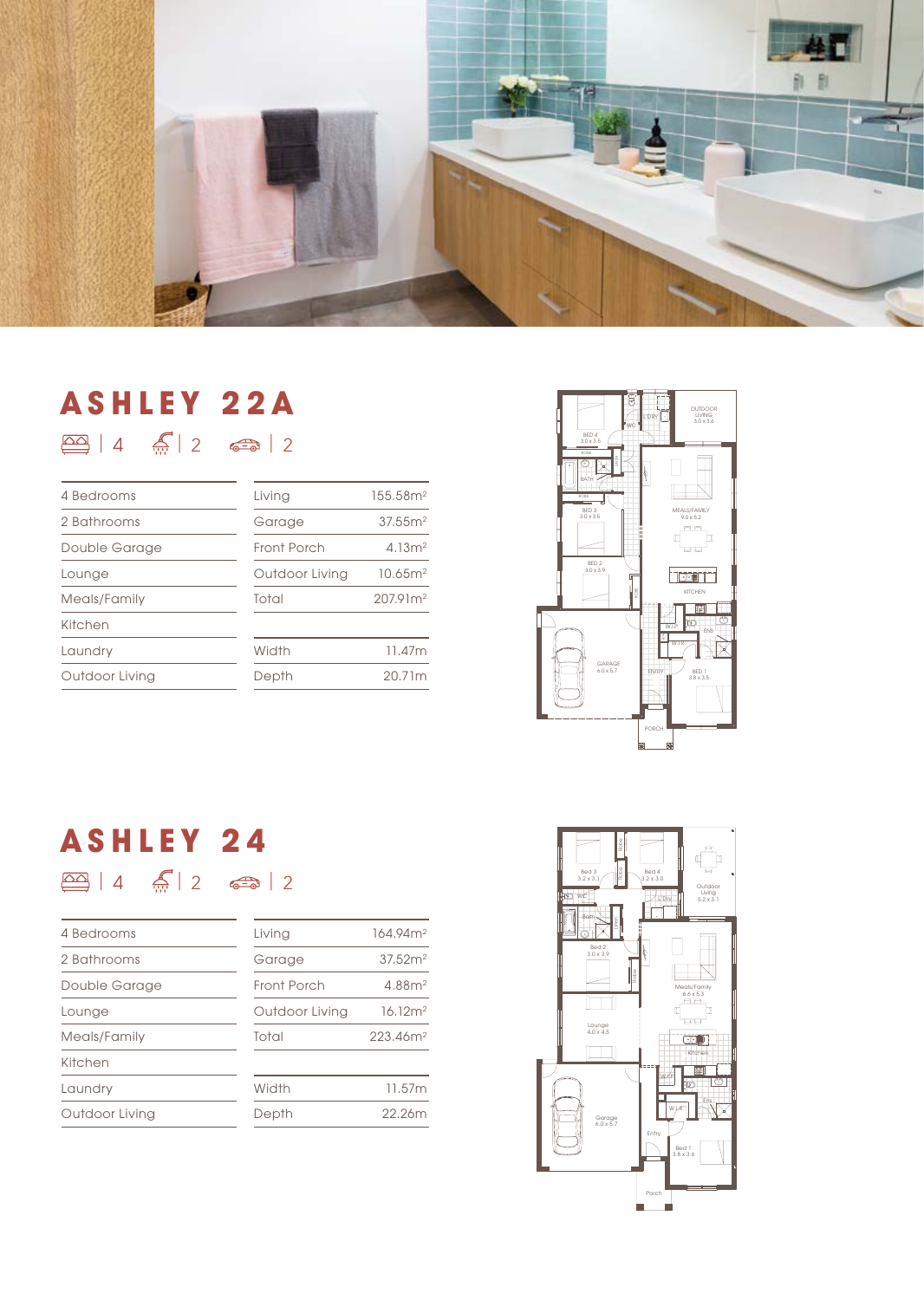

## **ASHLEY 25**  $\boxed{29}$  | 4  $\boxed{4}$  | 2  $\boxed{6}$  | 2

| Living         | $171.70 \text{ m}^2$ |
|----------------|----------------------|
| Garage         | $37.40 \text{ m}^2$  |
| Front Porch    | 4.52 $m2$            |
| Outdoor Living | $21.00 \text{ m}^2$  |
| Total          | 234.62 <sup>2</sup>  |
|                |                      |
| Width          | 15.07 m              |
| Depth          | 21.18 m              |
|                |                      |



## **ASHLEY 26**  $\boxed{2}$  | 4  $\boxed{6}$  | 2  $\boxed{3}$  | 2

| 4 Bedrooms     | Living         | 175.08m <sup>2</sup> |
|----------------|----------------|----------------------|
| 2 Bathrooms    | Garage         | 38.40 <sup>2</sup>   |
| Double Garage  | Front Porch    | 7.66m <sup>2</sup>   |
| Lounge         | Outdoor Living | 20.53 <sup>2</sup>   |
| Meals/Family   | Total          | 241.67 <sup>2</sup>  |
| Kitchen        |                |                      |
| Laundrv        | Width          | 13.07m               |
| Outdoor Living | Depth          | 22.26m               |

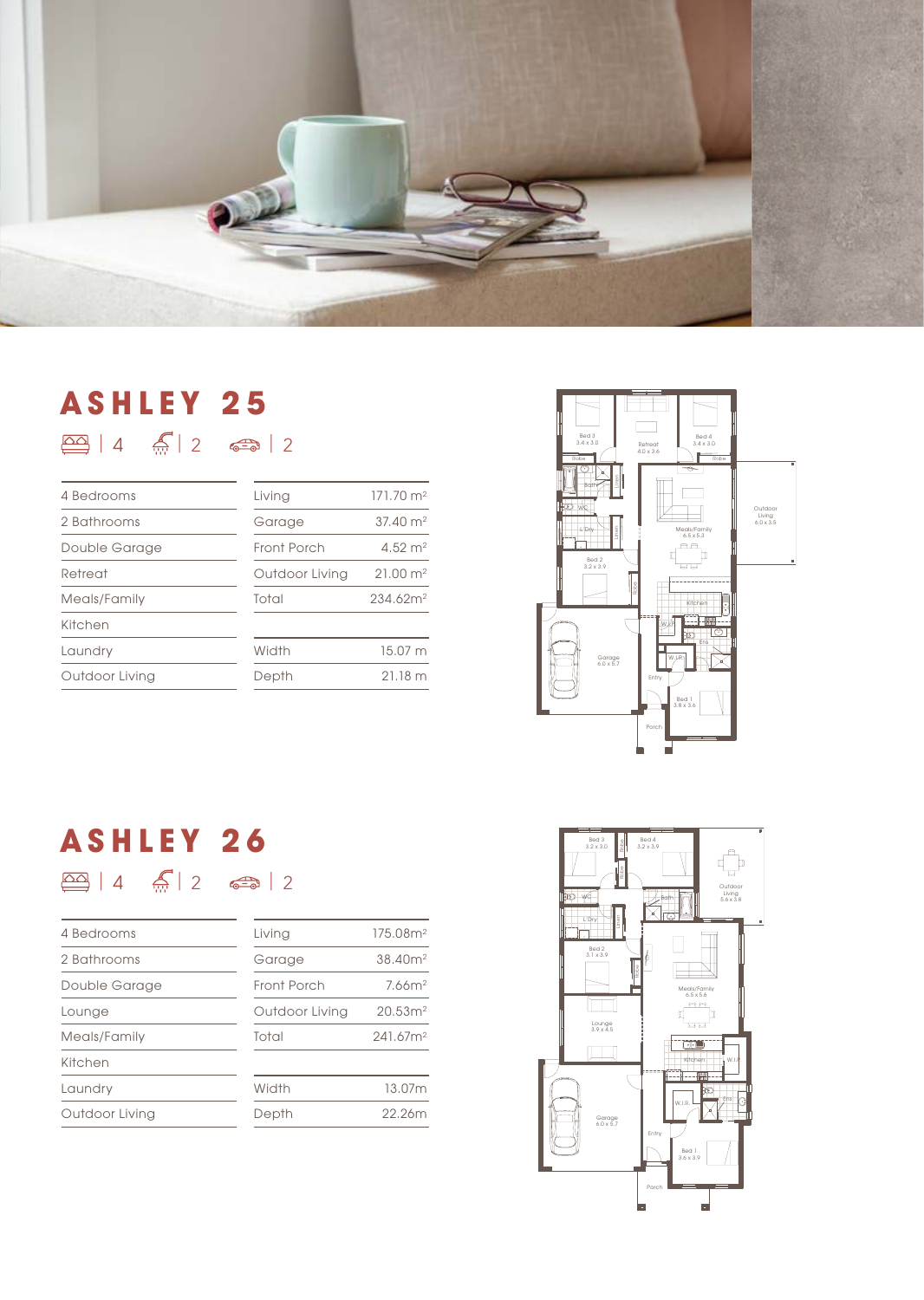

## **ASHLEY 27**  $\boxed{23}$  | 4  $\boxed{4}$  | 2  $\boxed{3}$  | 2

| 4 Bedrooms     | Living         | 196.42m <sup>2</sup> |
|----------------|----------------|----------------------|
| 2 Bathrooms    | Garage         | 37.51 <sup>2</sup>   |
| Double Garage  | Front Porch    | 4.97 <sup>2</sup>    |
| Lounge         | Outdoor Living | 15.99m <sup>2</sup>  |
| Retreat        | Total          | 254.89m <sup>2</sup> |
| Family         |                |                      |
| Meals          | Width          | 11.57m               |
| Kitchen        | Depth          | 25.44m               |
| Laundry        |                |                      |
| Outdoor Living |                |                      |

## **ASHLEY 28**  $\boxed{2}$  | 4  $\boxed{6}$  | 2  $\boxed{3}$  | 2

| 4 Bedrooms     | Living         | 193.44m <sup>2</sup> |
|----------------|----------------|----------------------|
| 2 Bathrooms    | Garage         | 38.44m <sup>2</sup>  |
| Double Garage  | Front Porch    | 6.85m <sup>2</sup>   |
| Retreat        | Outdoor Living | 19.60m <sup>2</sup>  |
| Family         | Total          | 258.33 <sup>2</sup>  |
| Meals          |                |                      |
| Kitchen        | Width          | 11.79m               |
| Laundry        | Depth          | 25.32m               |
| Outdoor Living |                |                      |



Room sizes shown are approximate only, please refer to final working drawings for actual sizes. Each office is independently owned and operate 1. Plans are protected<br>by copyright. Prices, inclusions and plans are subject t